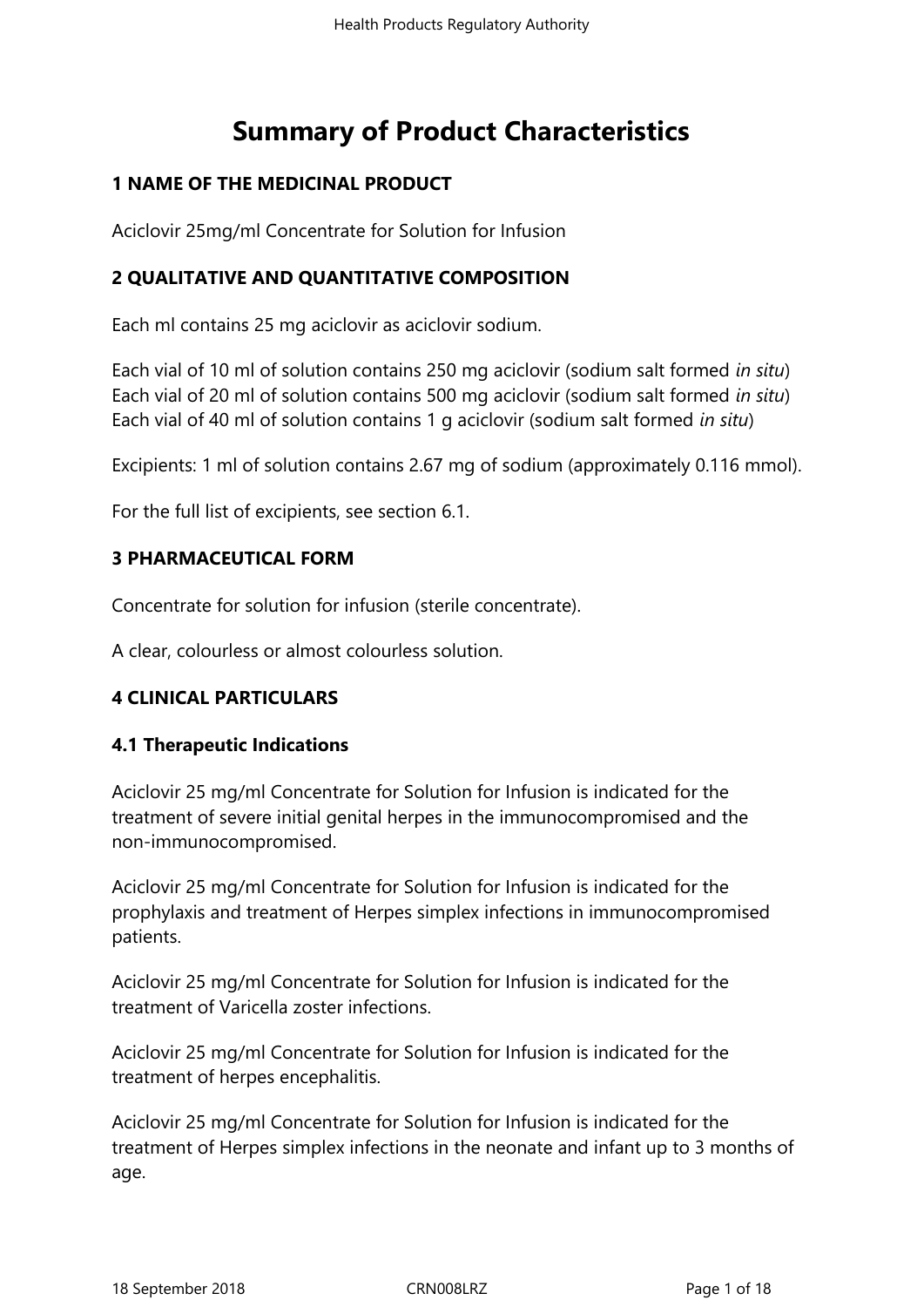# **4.2 Posology and method of administration**

#### Posology

 A course of treatment with Aciclovir 25 mg/ml Concentrate for Solution for Infusion usually lasts 5 days, but the duration of treatment may be adjusted according to the patient's condition and response to therapy. Treatment for herpes encephalitis usually lasts 10 days. Treatment for neonatal herpes infections usually lasts for 14 days for mucocutaneous (skin-eye-mouth) infections and 21 days for disseminated or central nervous system disease.

The duration of prophylactic administration of Aciclovir 25 mg/ml Concentrate for Solution for Infusion is determined by the duration of the period of risk.

Dosage in adults:

Patients with Herpes simplex (except herpes encephalitis) or Varicella zoster infections (with normal immune response) should be given Aciclovir 25 mg/ml Concentrate for Solution for Infusion in doses of 5 mg/kg bodyweight every 8 hours provided renal function is not impaired (see Dosage in renal impairment).

Immunocompromised patients with Varicella zoster infections or patients with herpes encephalitis should be given Aciclovir 25 mg/ml Concentrate for Solution for Infusion in doses of 10 mg/kg bodyweight every 8 hours provided renal function is not impaired (see dosage in renal impairment). In obese patients dosed with intravenous aciclovir based on their actual body weight, higher plasma concentrations may be obtained (see 5.2 ). Consideration should therefore be given to dosage reduction in obese patients and especially in those with renal impairment or the elderly.

Dosage in children:

Neonates and infants up to 3 months of age:

The dosage of Aciclovir 25 mg/ml Concentrate for Solution for Infusion in neonates and infants up to 3 months of age is calculated on the basis of bodyweight.

The recommended regimen of Aciclovir 25mg/ml Concentrate for Solution for Infusion for known or suspected neonatal herpes infections is 20 mg/kg bodyweight every 8 hours for 21 days for disseminated and CNS disease, or for 14 days for disease limited to the skin and mucous membranes.

Children aged between 3 months and 12 years:

The dose of Aciclovir 25 mg/ml Concentrate for Solution for Infusion for children aged between 3 months and 12 years is calculated on the basis of body surface area.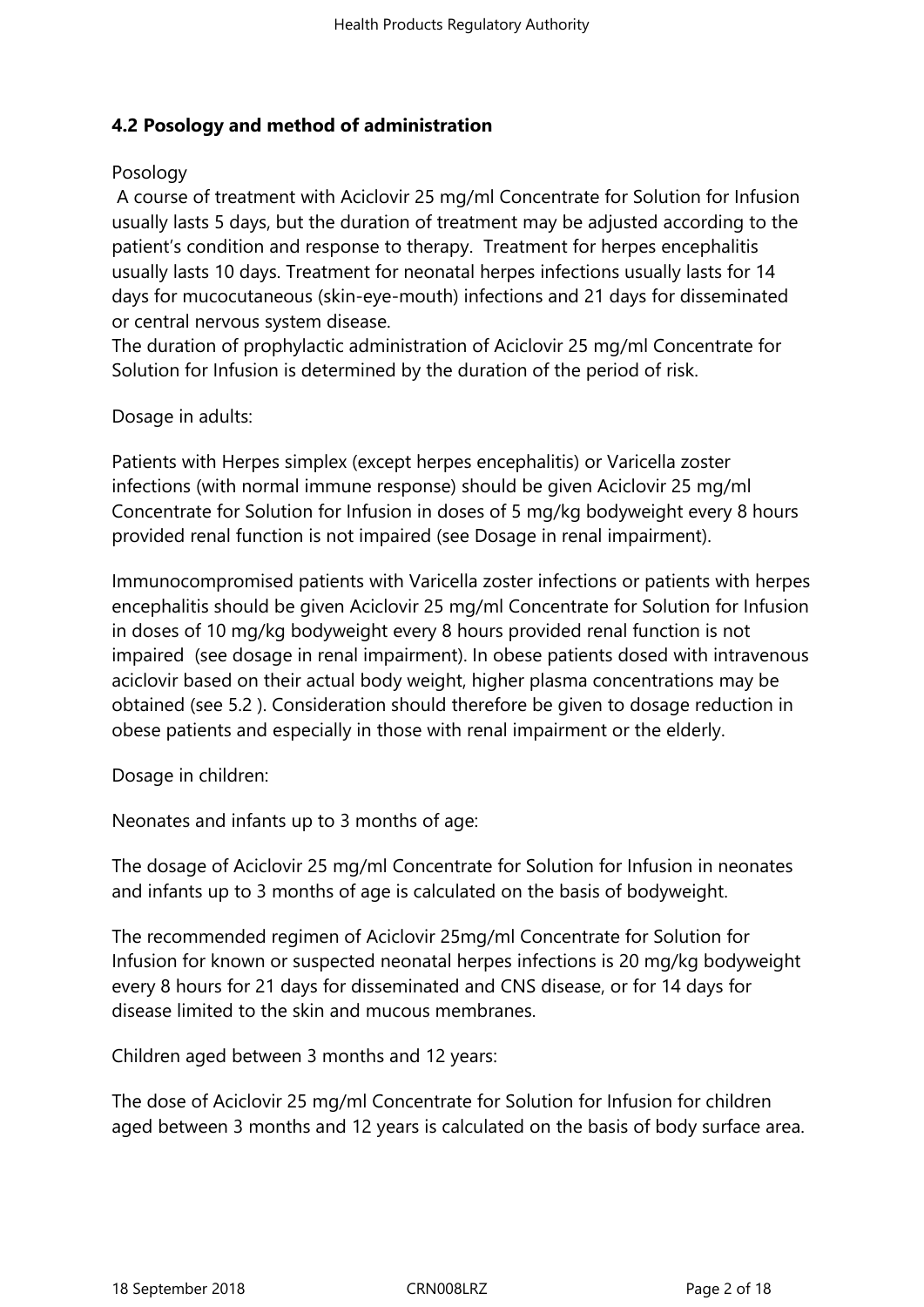Children with Herpes simplex (except herpes encephalitis) or Varicella zoster infections (with normal immune response) should be given Aciclovir 25 mg/ml Concentrate for Solution for Infusion in doses of 250 mg/m2 of body surface area every 8 hours if renal function is not impaired.

In immunocompromised children with Varicella zoster infections or children with herpes encephalitis, Aciclovir 25 mg/ml Concentrate for Solution for Infusion should be given in doses of 500 mg per square metre body surface area every 8 hours if renal function is not impaired.

Infants and children with impaired renal function:

Infants and children with impaired renal function require an appropriately modified dose, according to the degree of impairment (see Dosage in renal impairment).

Dosage in the elderly:

The possibility of renal impairment in the elderly must be considered and dosage should be adjusted accordingly (see Dosage in renal impairment).

Adequate hydration should be maintained.

Dosage in renal impairment:

Caution is advised when administering Aciclovir 25 mg/ml Concentrate for Solution for Infusion to patients with impaired renal function since the drug is excreted through the kidneys. Adequate hydration should be maintained.

Dosage adjustment for patients with renal impairment is based on creatinine clearance, in units of ml/min for adults and adolescents and in units of ml/min/1.73m2 for infants and children less than 13 years of age. The following adjustments in dosage are suggested:

Dosage adjustment in infants and children less than 13 years of age: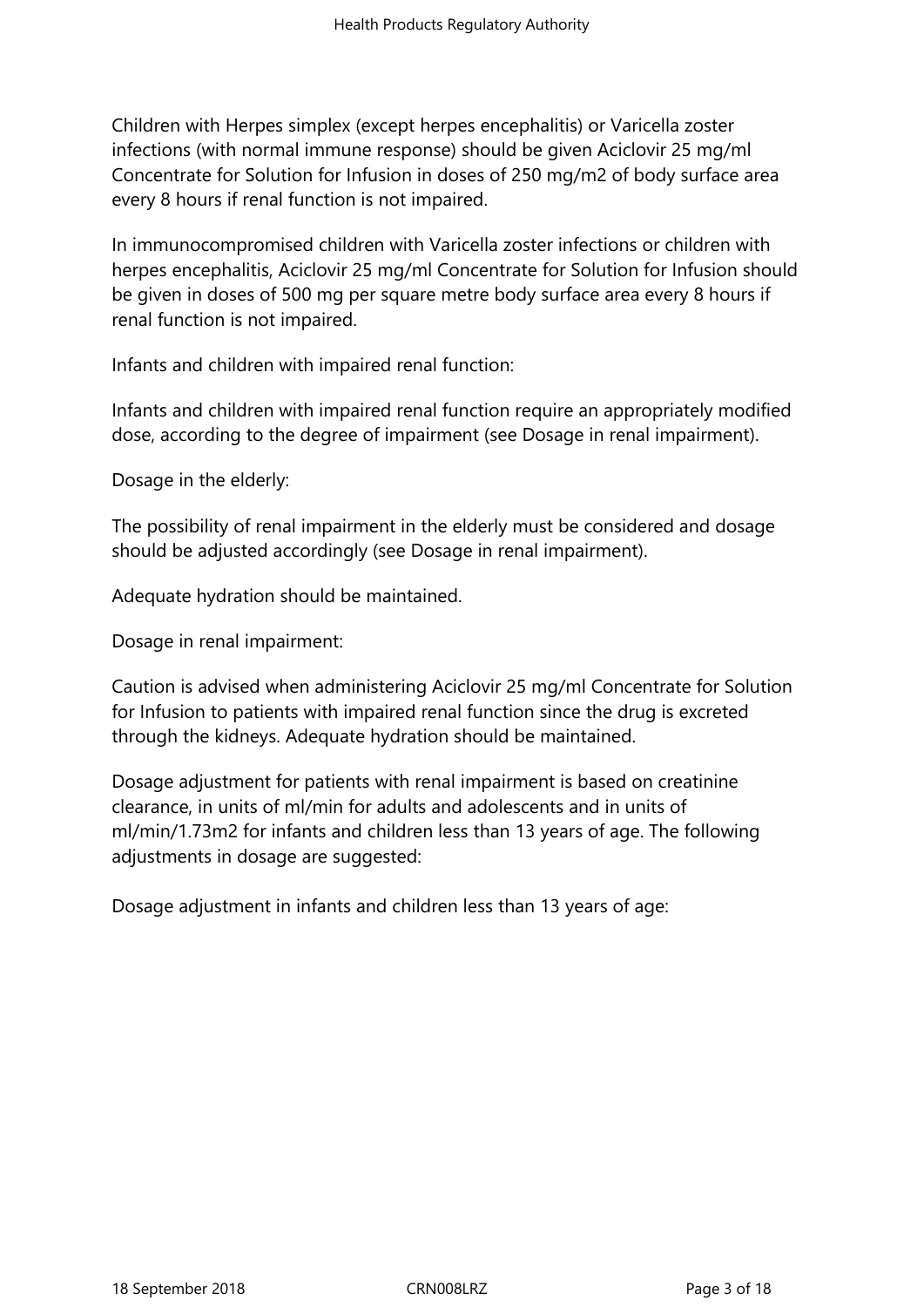|  |  |  | Dosage adjustments in adults and adolescents: |
|--|--|--|-----------------------------------------------|
|  |  |  |                                               |

| <b>Creatinine clearance</b> | <b>Dosage</b>                                            |  |  |  |
|-----------------------------|----------------------------------------------------------|--|--|--|
| 25 to 50 ml/min             | The dose recommended above (5 or 10 mg/kg bodyweight)    |  |  |  |
|                             | should be given every 12 hours.                          |  |  |  |
|                             |                                                          |  |  |  |
| 10 to 25 ml/min             | The dose recommended above (5 or 10 mg/kg bodyweight)    |  |  |  |
|                             | should be given every 24 hours                           |  |  |  |
|                             |                                                          |  |  |  |
| 0 (anuric) to 10 ml/min     | In patients receiving continuous ambulatory peritoneal   |  |  |  |
|                             | dialysis (CAPD) the dose recommended above (5 or 10      |  |  |  |
|                             | mg/kg bodyweight) should be halved and administered      |  |  |  |
|                             | every 24 hours.                                          |  |  |  |
|                             | In patients receiving haemodialysis the dose recommended |  |  |  |
|                             | above (5 or 10 mg/kg body weight) should be halved and   |  |  |  |
|                             | administered every 24 hours and after dialysis.          |  |  |  |

| Creatinine clearance                | Dosage                                                     |
|-------------------------------------|------------------------------------------------------------|
| 25 to 50 ml/min/1.73 m <sup>2</sup> | The dose recommended above (250 or 500 mg/m <sup>2</sup> ) |
|                                     | body surface area or 20 mg/kg body weight) should be       |
|                                     | given every 12 hours.                                      |
| 10 to 25 ml/min/1.73 m <sup>2</sup> | The dose recommended above (250 or 500 mg/m2               |
|                                     | body surface area or 20 mg/kg body weight) should be       |
|                                     | given every 24 hours.                                      |
| 0(anuric) to 10 ml/min/1.73         | In patients receiving continuous ambulatory peritoneal     |
| m <sup>2</sup>                      | dialysis (CAPD) the dose recommended above (250 or         |
|                                     | 500 mg/m2 body surface area or 20 mg/kg body               |
|                                     | weight) should be halved and administered every 24         |
|                                     | hours.                                                     |
|                                     | In patients receiving haemodialysis the dose               |
|                                     | recommended above (250 or 500 mg/m2 body surface           |
|                                     | area or 20 mg/kg body weight) should be halved and         |
|                                     | administered every 24 hours and after dialysis.            |

*Dosage adjustment in infants and children less than 13 years of age:*

# **Method of administration**

The required dose of Aciclovir 25 mg/ml Concentrate for Solution for Infusion should be administered by slow intravenous infusion over a one-hour period and adequate hydration should be established.

Aciclovir 25 mg/ml Concentrate for Solution for Infusion may be administered by a controlled-rate infusion pump.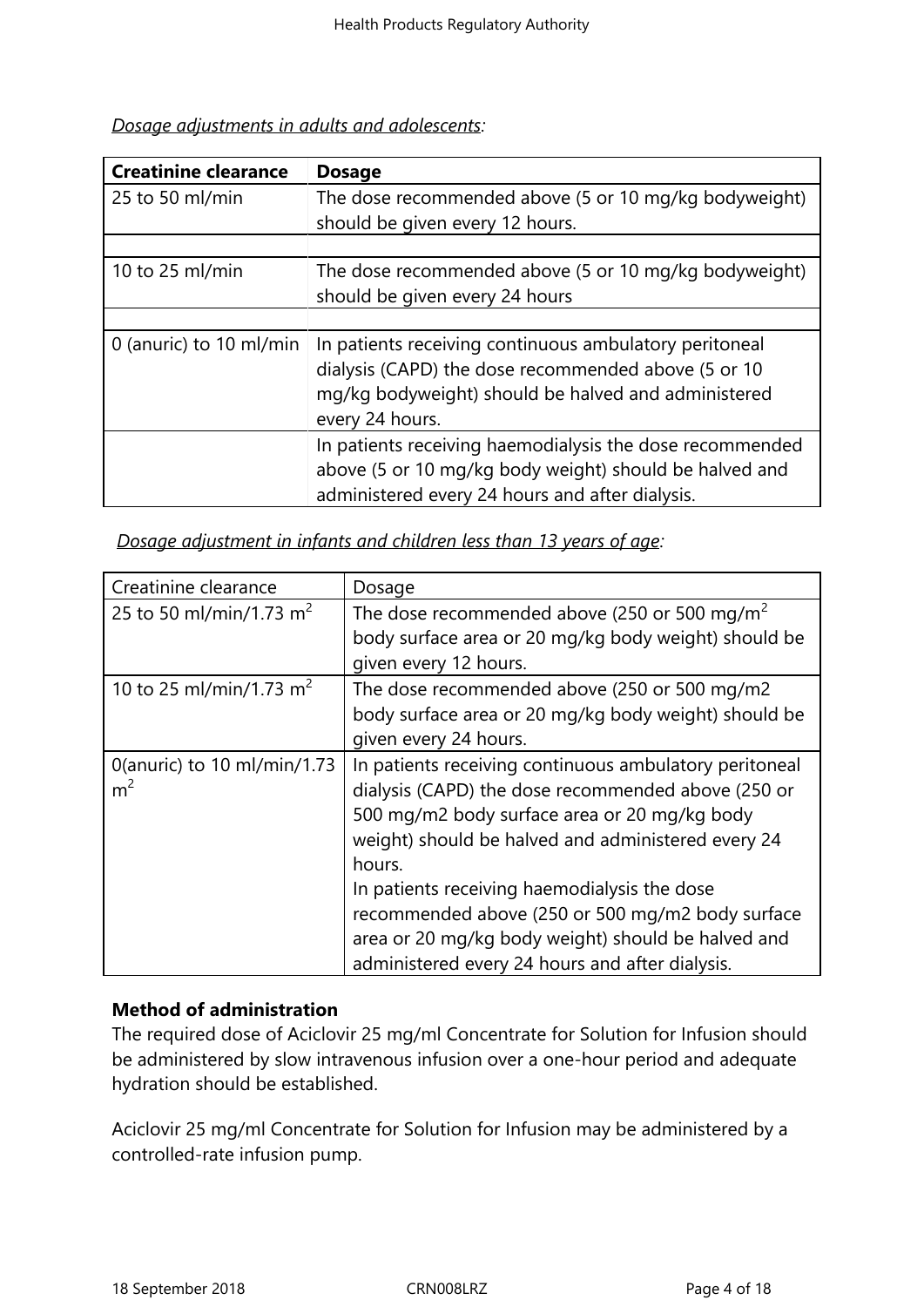Refer to section 6.6 for instructions on use, preparation and handling.

# **4.3 Contraindications**

Aciclovir 25 mg/ml Concentrate for Solution for Infusion is contraindicated in patients known to be previously hypersensitive to aciclovir and valaciclovir or to any of the excipients listed in section 6.1.

# **4.4 Special warnings and precautions for use**

Solutions of aciclovir are alkaline (pH of approximately 11) and intended for intravenous infusion only and should not be used by any other route.

Contact with eyes or unprotected skin should be avoided.

Although the aqueous solubility of aciclovir exceeds 100 mg/ml, precipitation of aciclovir crystals in renal tubules and the consequent renal tubular damage can occur if the maximum solubility of free aciclovir (2.5 mg/ml at 37°C in water) is exceeded. Infusions of aciclovir must be given over a period of at least one hour in order to avoid renal tubular damage . Rapid or bolus injection should be avoided. Aciclovir infusions must be accompanied by adequate hydration. Since maximum urine concentration occurs within the first few hours following infusion particular attention should be given to establish sufficient urine flow during that period. Concomitant use of other nephrotoxic drugs, pre-existing renal disease and dehydration increase the risk of further renal impairment by aciclovir.

Use in patients with renal impairment and in elderly patients:

Aciclovir is eliminated by renal clearance, and therefore the dose of Aciclovir 25mg/ml Concentrate for Solution for Infusion must be adjusted in patients with impaired renal function in order to avoid accumulation of aciclovir in the body (see section 4.2, Dosage in renal impairment). Elderly patients are likely to have reduced renal function and therefore the need for dose adjustment must be considered in this group of patients. In patients receiving Aciclovir 25 mg/ml Concentrate for Solution for Infusion at higher doses (e.g. for herpes encephalitis), specific care regarding renal function should be taken, particularly when patients are dehydrated or have any renal impairment.

Aciclovir should be used with caution in patients with underlying neurological abnormalities. Both elderly patients and patients with renal impairment are at increased risk of developing neurological side effects and should be closely monitored for evidence of these effects. In the reported cases, these reactions were generally reversible on discontinuation of treatment (see section 4.8 Undesirable effects).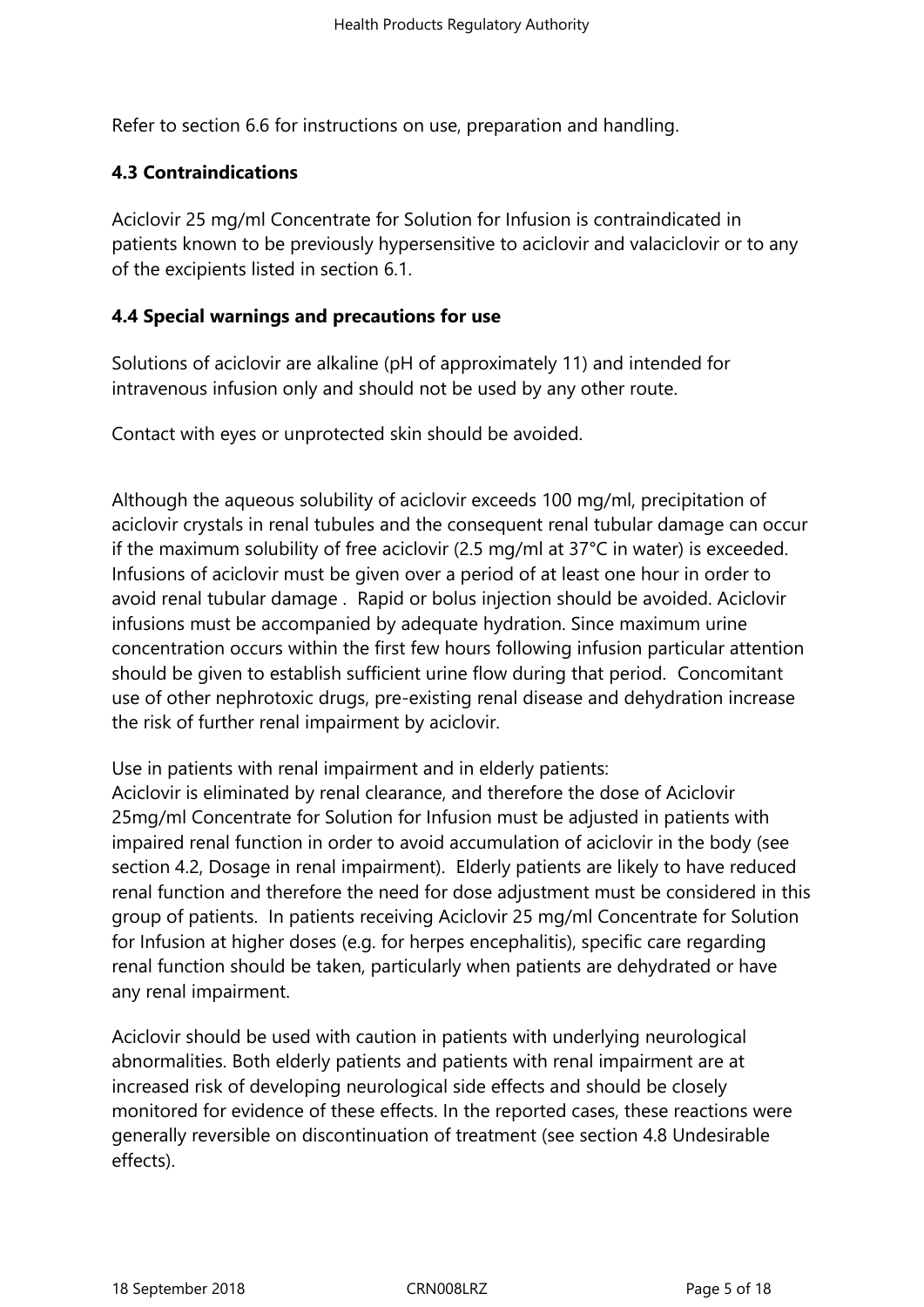Prolonged or repeated courses of aciclovir in severely immunocompromised individuals may result in the selection of virus strains with reduced sensitivity, which may not respond to continued aciclovir treatment (see section 5.1).

Excipients in the formulation

This medicinal product contains 2.67 mg/ml (0.116 mmol/ml) sodium. To be taken into consideration by patients on a controlled sodium diet.

Other warnings and precautions:

The label shall contain the following statements:

For intravenous infusion only

Keep out of the sight and reach of children

Store below 25<sup>o</sup>C

Prepare immediately before use

Discard unused solution

#### **4.5 Interaction with other medicinal products and other forms of interactions**

Aciclovir is mainly excreted renally as unchanged drug by active tubular secretion. Concomitantly administered agents, also eliminated via this pathway, may increase the plasma concentration of aciclovir. Probenecid and cimetidine, increase the area under the plasma concentration-time curve (AUC) of aciclovir by this mechanism and decrease its renal clearance. However, in these cases an adjustment of the aciclovir dosage is not thought to be necessary given the large therapeutic range of aciclovir.

In pateients receiving intravenous aciclovir caution is required during concurrent administration with drugs which compete with aciclovir for elimination, because of the potential for increased plasma levels of one or both drugs or their metabolites. Increases in plasma AUCs of aciclovir and of the inactive metabolite of mycophenolate mofetil, an immunosuppressant agent used in transplant patients, have been shown when the drugs are coadministered.

If lithium is administered concurrently with high dose intravenous aciclovir, the lithium serum concentrations should be closely monitored because of the risk of lithium toxicity and a reduced lithium dose may be needed.

When aciclovir isadministered concomitantly with theophylline*,* close monitoring of theophylline concentrations and possible theophylline dose reduction is recommended. A study has shown that when theophylline was given as single 320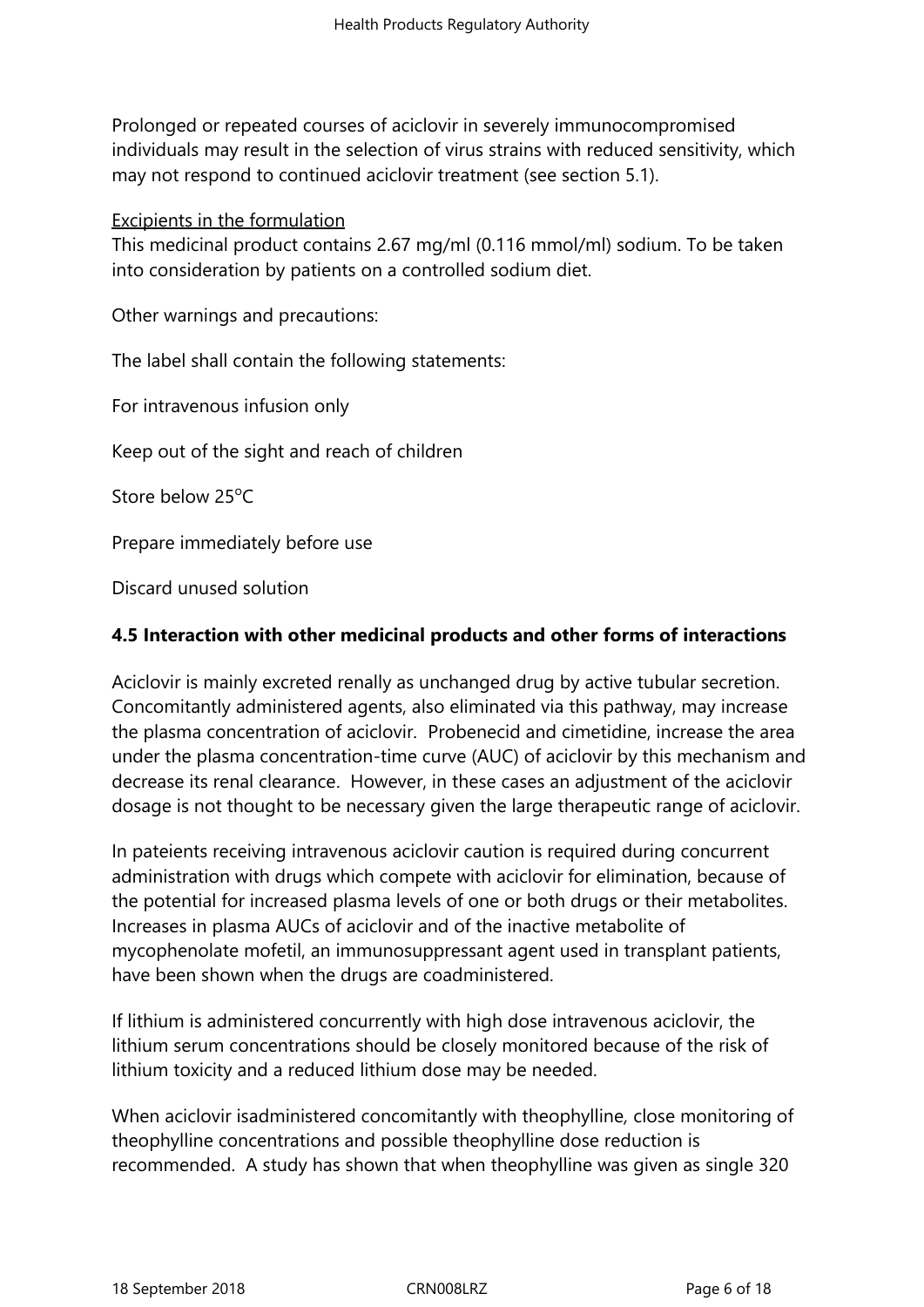mg doses before and with the sixth dose of aciclovir 800 mg five times daily for 2 days, the AUC of the theophylline was increased by 45% (from 189.9 to 274.9 micrograms.h/ml) and the total body clearance was reduced by 30%.

Care is also required (with monitoring changes in renal function) if administering Aciclovir 25 mg/ml Concentrate for Solution for Infusion with drugs that affect other aspects or renal physiology (e,g, cyclosporine, tacrolimus) as they may influence the nephrotoxic effect of aciclovir.

# **4.6 Fertility, pregnancy and lactation**

#### **Fertility**

There is no information on the effect of aciclovir on human female fertility.

In a study of 20 male patients with normal sperm count, oral aciclovir administered at doses of up to 1 g per day for up to six months has been shown to have no clinically significant effect on sperm count, motility or morphology.

## Pregnancy

Limited data are available on the use of aciclovir during pregnancy. A post-marketing aciclovir pregnancy registry has documented pregnancy outcomes in women exposed to any formulation of aciclovir. The registry findings have not shown an increase in the number of birth defects amongst aciclovir exposed subjects compared with the general population, and any birth defects showed no uniqueness or consistent pattern to suggest a common cause. Systemic administration of aciclovir in internationally accepted standard tests did not produce embryotoxic or teratogenic effects in rabbits, rats or mice. In a non-standard test in rats, foetal abnormalities were observed but only following such high subcutaneous doses that maternal toxicity was produced. The clinical relevance of these findings is uncertain.

**Caution should therefore be exercised by balancing the potential benefits of treatment against any possible hazard**. Findings from reproduction toxicology studies are included in section 5.3.

#### Breast-feeding

Following oral administration of 200 mg five times a day, aciclovir has been detected in human breast milk at concentrations ranging from 0.6 to 4.1 times the corresponding plasma levels. These levels would potentially expose nursing infants to aciclovir dosages of up to 0.3 mg/kg body weight/day. Caution is therefore advised if aciclovir is to be administered to a nursing woman.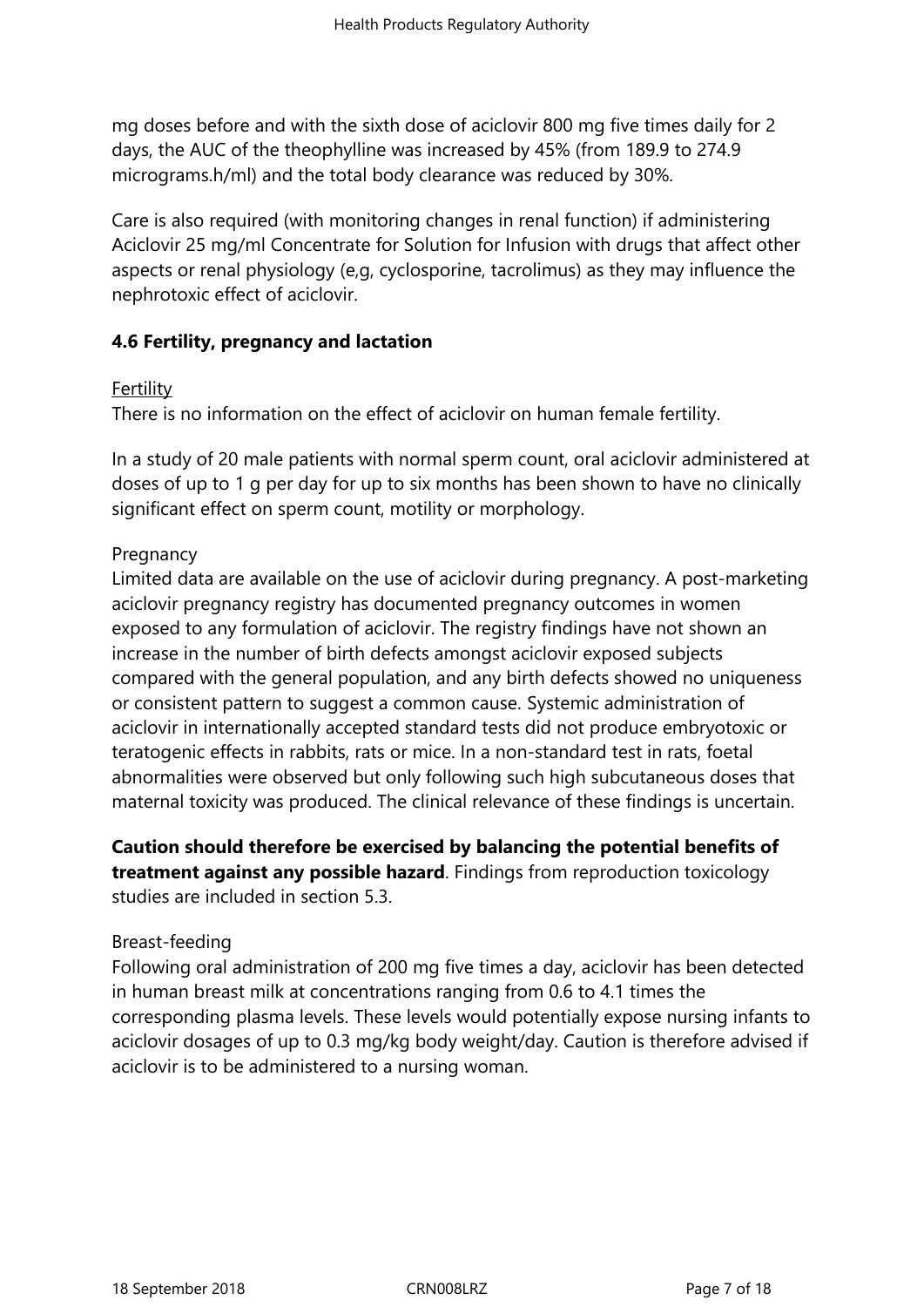# **4.7 Effects on ability to drive and use machines**

There have been no studies to investigate the effect of Aciclovir 25 mg/ml Concentrate for Solution for Infusion on driving performance or the ability to operate machinery. Furthermore, a detrimental effect on such activities cannot be predicted from the pharmacology of the drug.

Nevertheless, the clinical status of the patient and the adverse event profile of Aciclovir Concentrate for Solution for Infusion should be borne in mind when considering the patient's ability to drive or operate machinery.

# **4.8 Undesirable effects**

The following convention has been used for the classification of undesirable effects in terms of frequency:− Very common >1/10, common >1/100 and < 1/10, uncommon  $\geq$  1/1,000 and < 1/100, rare  $\geq$  1/10,000 and < 1/1,000, very rare < 1/10,000. Not known (cannot be estimated from available data)

| <b>MedDRA</b><br><b>System</b><br>Organ<br><b>Classes</b> | <b>Very</b><br>common<br>$\geq 1/10$ , | <b>Common</b><br>1/100 and<br>< 1/10 | <b>Uncommon</b><br>$\geq 1/1,000$ and<br>< 1/100                                               | Rare<br>$\geq 1/10,000$ | <b>Very rare</b><br>< 1/10,000                                                                                                         |
|-----------------------------------------------------------|----------------------------------------|--------------------------------------|------------------------------------------------------------------------------------------------|-------------------------|----------------------------------------------------------------------------------------------------------------------------------------|
| <b>Blood and</b><br>lymphatic<br>system<br>disorders      |                                        |                                      | decreases in<br>haematological<br>indices<br>(anaemia,<br>thrombocytop<br>enia,<br>leukopenia) |                         | Neutropenia                                                                                                                            |
| Immune<br>system<br>disorders                             |                                        |                                      |                                                                                                |                         | anaphylaxis                                                                                                                            |
| Psychiatric<br>and nervous<br>system<br>disorders         |                                        |                                      |                                                                                                |                         | Headache,<br>dizziness,<br>agitation,<br>confusion,<br>tremor,<br>ataxia,<br>dysarthria,<br>hallucination<br>s, psychotic<br>symptoms, |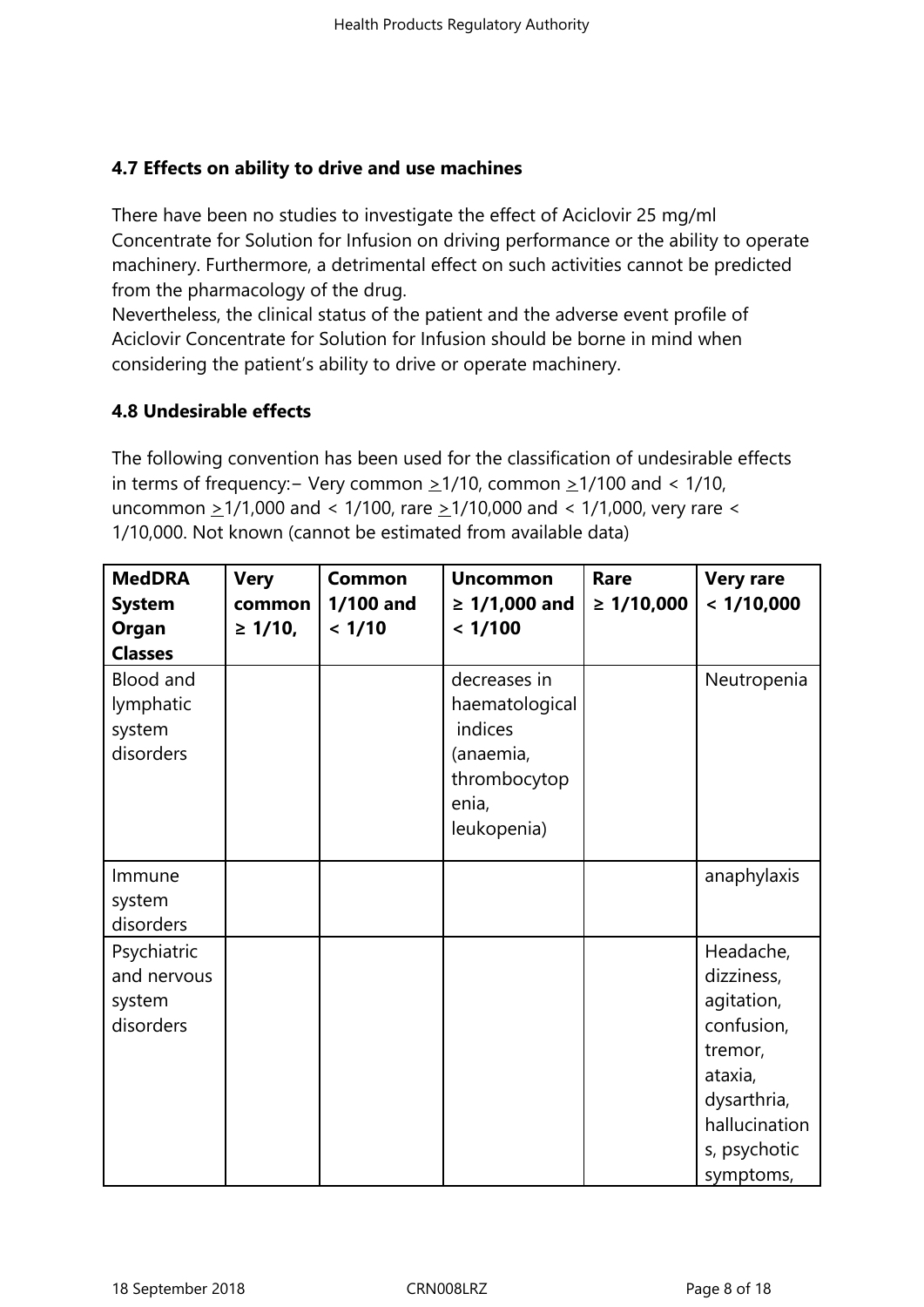|                                                          |           |  | convulsions,<br>somnolence,<br>encephalopa<br>thy, coma.<br>The above<br>events are<br>generally<br>reversible<br>and usually<br>reported in<br>patients with<br>renal<br>impairment<br>or with other<br>predisposing<br>factors (see<br>4.4 Special<br>Warnings<br>and<br>Precautions<br>for Use). |
|----------------------------------------------------------|-----------|--|-----------------------------------------------------------------------------------------------------------------------------------------------------------------------------------------------------------------------------------------------------------------------------------------------------|
| Vascular<br>disorders                                    | phlebitis |  |                                                                                                                                                                                                                                                                                                     |
| Respiratory,<br>thoracic and<br>mediastinal<br>disorders |           |  | dyspnoea                                                                                                                                                                                                                                                                                            |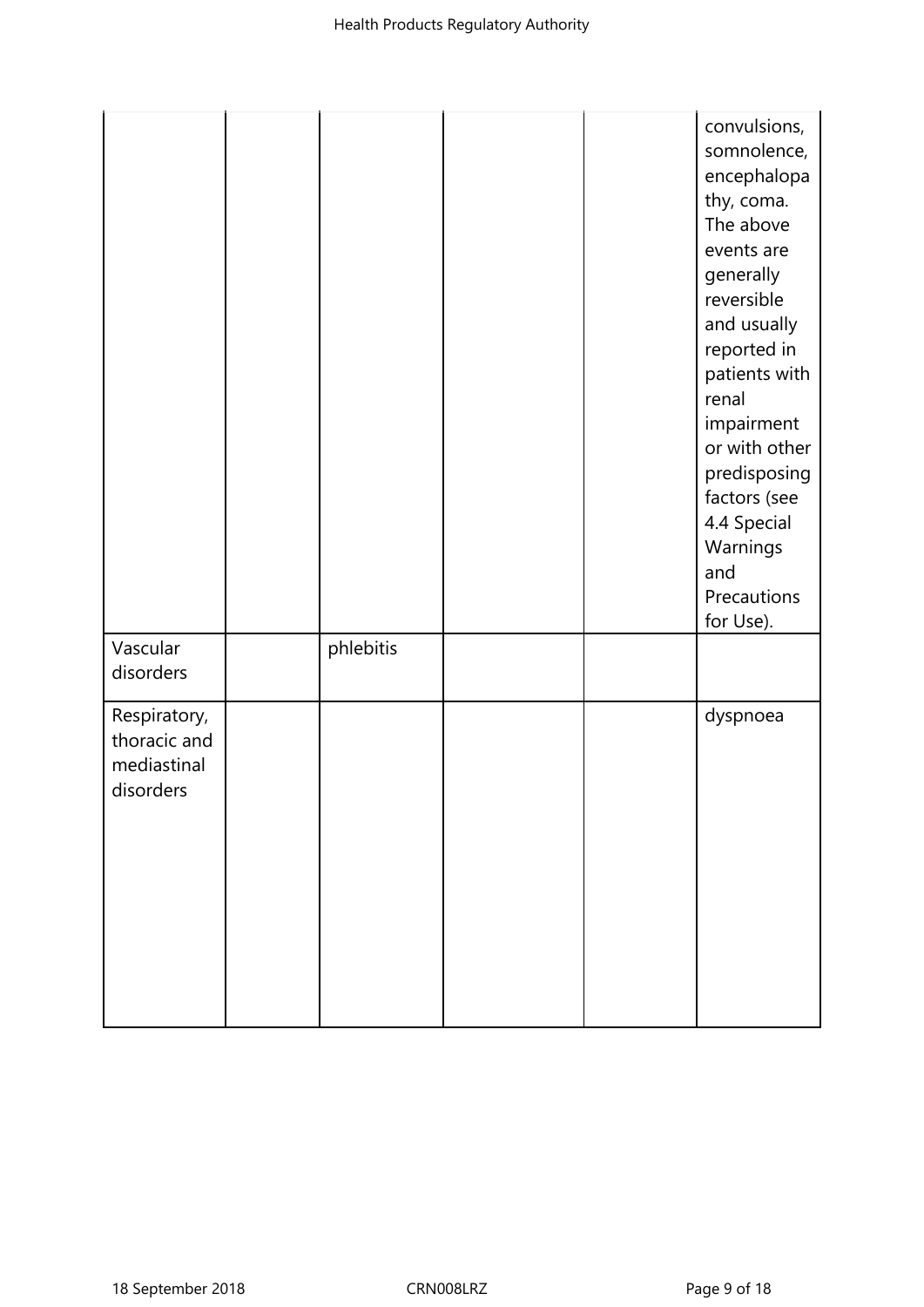| Gastrointesti<br>nal disorders                   | nausea<br>vomiting                                                        |  | Diarrhoea,<br>abdominal<br>pain                                    |
|--------------------------------------------------|---------------------------------------------------------------------------|--|--------------------------------------------------------------------|
| Hepatobiliary<br>disorders                       | reversible<br>increases in<br>liver-related<br>enzymes                    |  | Reversible<br>increases in<br>bilirubin,<br>jaundice,<br>hepatitis |
| Skin and<br>subcutaneo<br>us tissue<br>disorders | pruritus,<br>urticarial,<br>rashes<br>(including<br>photosensiti<br>vity) |  | angioedema                                                         |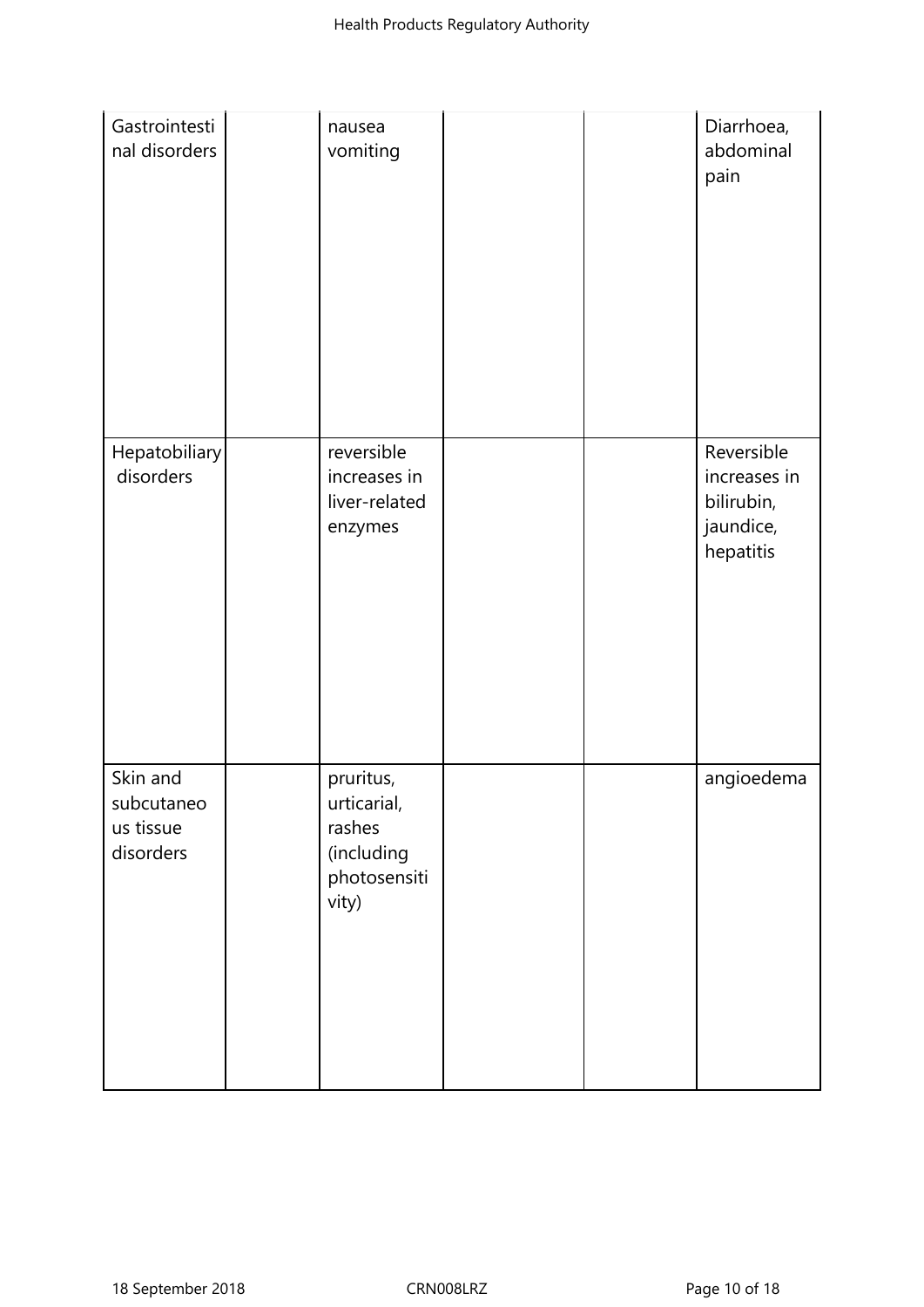| Renal and<br>urinary<br>disorders                                    | Increases in<br>blood urea<br>and<br>creatinine* |  | renal<br>impairment,<br>acute renal<br>failure and<br>renal pain,<br>which may<br>be<br>associated<br>with<br>crystalluria                                                                                                                                                    |
|----------------------------------------------------------------------|--------------------------------------------------|--|-------------------------------------------------------------------------------------------------------------------------------------------------------------------------------------------------------------------------------------------------------------------------------|
| General<br>disorders<br>and<br>administrati<br>on site<br>conditions |                                                  |  | fatigue,<br>fever, local<br>inflammatory<br>reactions.<br>Severe local<br>inflammatory<br>reactions<br>sometimes<br>leading to<br>breakdown<br>of the skin<br>have<br>occurred<br>when<br>Aciclovir has<br>been<br>inadvertently<br>infused into<br>extracellular<br>tissues. |

\*Rapid increases in blood urea and creatinine levels are believed to be related to the peak plasma levels and the state of hydration of the patient. To avoid this effect the drug should not be given as an intravenous bolus injection but by slow infusion over a one-hour period.

+Adequate hydration should be maintained. Renal impairment usually responds rapidly to rehydration of the patient and/or dosage reduction or withdrawal of the drug. Progression to acute renal failure however, can occur in exceptional cases.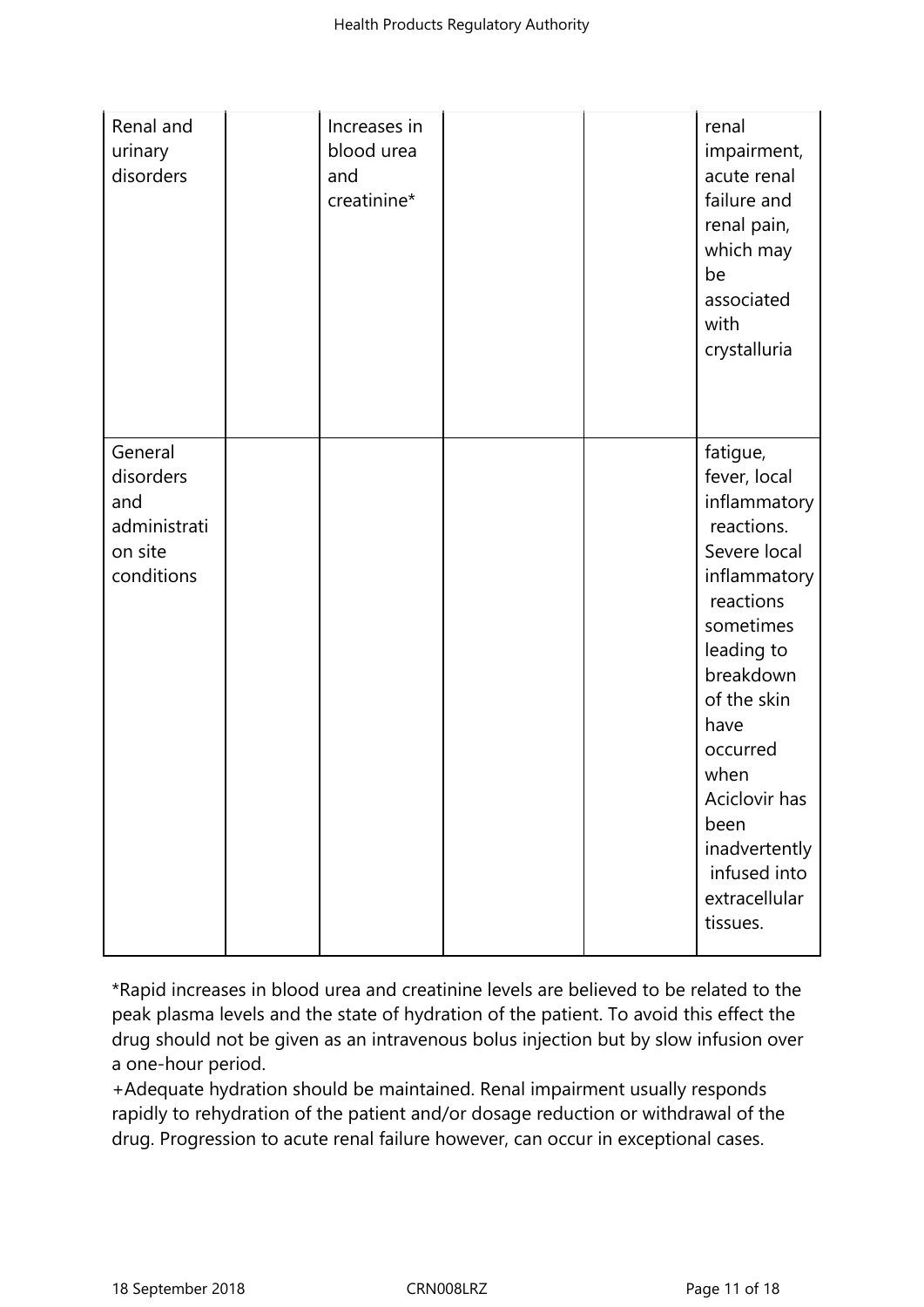## Frequency is not known for the following undesirable effects:

General disorders and administration site conditions:

Local necrosis and inflammation have occurred when Aciclovir 25 mg/ml Concentrate for Solution for Infusion has been inadvertently infused into extravascular tissues. Severe local inflammatory reactions or phlebitis have occurred at the injection site sometimes leading to breakdown of the skin. These local effects occur more frequently following inadvertent infusion of Aciclovir into extravascular tissues.

In case of high doses thirst has been reported in patients who had been treated previously with Aciclovir

Psychiatric and nervous system disorders:

Lethargy, paraesthesia, and reversible psychiatric effects

Other:

Other less frequent adverse effects reported in patients receiving therapy with Aciclovir 25mg/ml Concentrate for Solution for Infusion include:

Skin and subcutaneous disorders: diaphoresis, leukocytoclastic vasculitis, erythema multiforme

Renal and urinary disorders; haematuria

Vascular disorders: hypotension

Blood and lymphatic system disorders: haemolysis In immunocompromised patients also: thrombotic thrombocytopenic purpura/haemolytic uraemic syndrome (sometimes fatal)

Hepatobiliary disorders: hyperbilirubinaemia.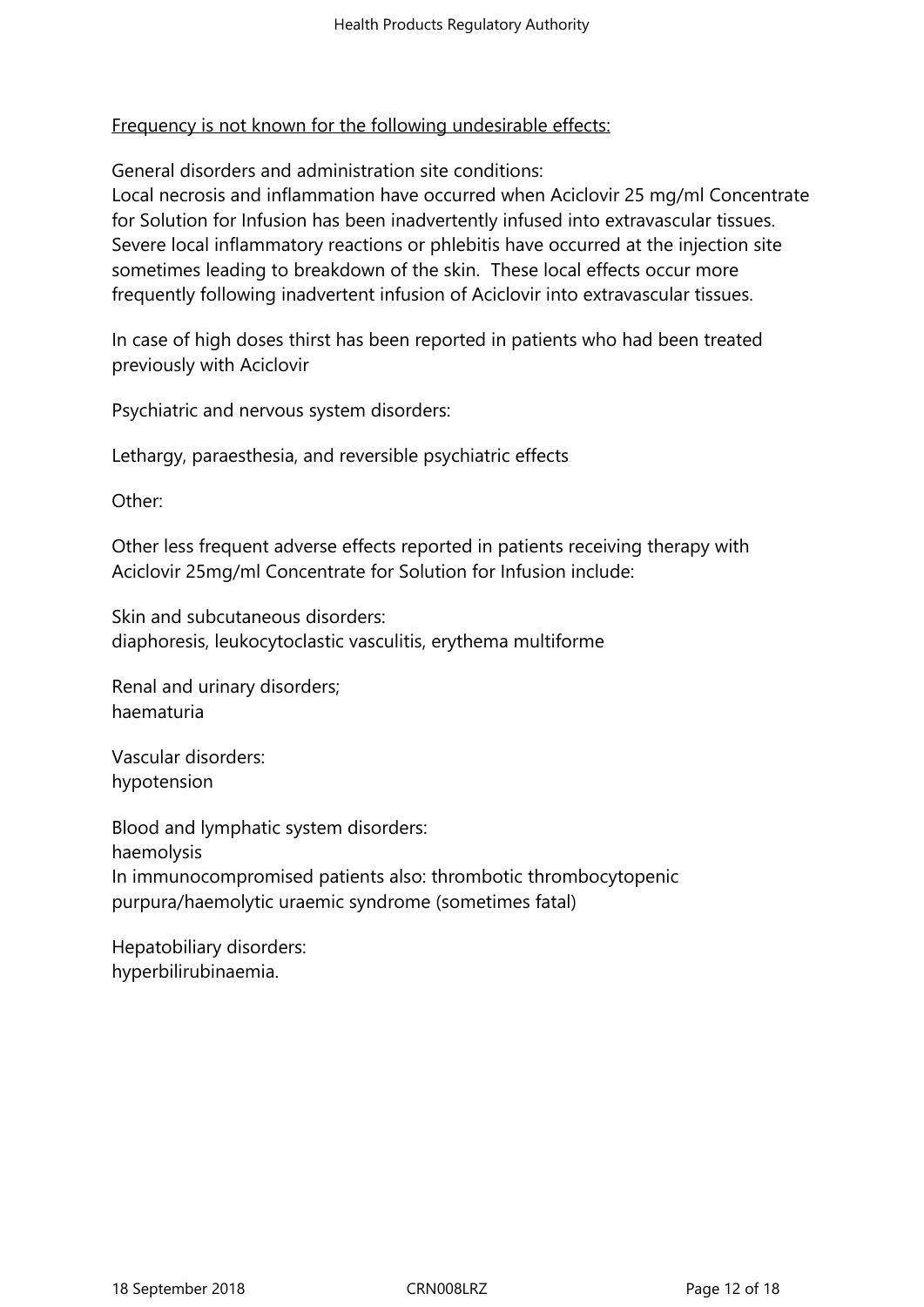# Reporting of suspected adverse reactions

Reporting suspected adverse reactions after authorisation of the medicinal product is important. It allows continued monitoring of the benefit/risk balance of the medicinal product. Healthcare professionals are asked to report any suspected adverse reactions via

HPRA Pharmacovigilance Earlsfort Terrace IRL - Dublin 2 Tel: +353 1 6764971 Fax: +353 1 6762517 Website: http://www.hpra.ie/ e-mail: medsafety@hpra.ie

# **4.9 Over[dose](http://www.hpra.ie/)**

# **Toxicit[y and treatment of](mailto:medsafety@hpra.ie) overdosage**

Overdosage of intravenous aciclovir has resulted in elevations of serum creatinine, blood urea nitrogen and subsequent renal failure. Neurological effects including confusion, hallucinations, agitation, seizures and coma have been described in association with overdosage. Adequate hydration is essential to reduce the possibility of crystal formation in the urine. Patients should be observed closely for signs of toxicity. Aciclovir can be removed from the circulation by haemodialysis which may, therefore, be considered an option in the management of overdose of this drug

# **5 PHARMACOLOGICAL PROPERTIES**

# **5.1 Pharmacodynamic properties**

Pharmacotherapeutic group: – Direct acting antivirals – nucleosides and nucleotides excluding reverse transcriptase inhibitors. ATC: J05A B01

Mode of action: Aciclovir is a synthetic acyclic purine nucleoside analogue with in vitro and in vivo inhibitory activity against human Herpes viruses, including Herpes simplex virus types 1 and 2 and Varicella zoster virus (VZV), Epstein Barr virus (EBV) and Cytomegalovirus (CMV). In cell culture aciclovir has the greatest antiviral activity against HSV-1, followed (in decreasing order of potency) by HSV-2, VZV, EBV, and CMV.

The inhibitory activity of aciclovir for HSV-1, HSV-2, VZV and EBV is highly selective. The enzyme thymidine kinase (TK) of normal, uninfected cells does not use aciclovir effectively as a substrate, hence toxicity to mammalian host cells is low; however, TK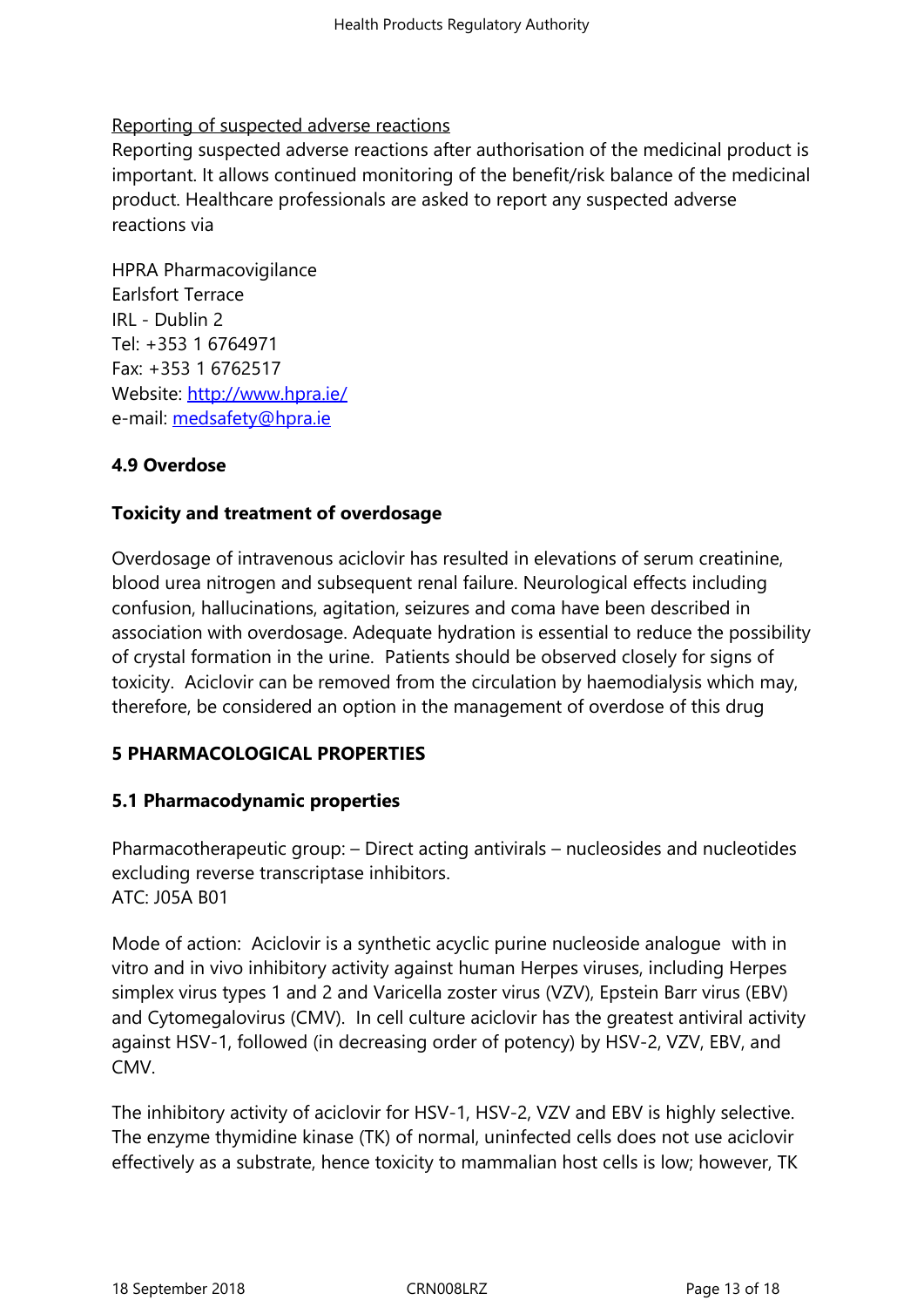encoded by HSV, VZV and EBV converts aciclovir to aciclovir monophosphate, a nucleoside analogue, which is further converted to the diphosphate and finally to the triphosphate by cellular enzymes. Aciclovir needs to be phosphorylated to the active compound aciclovir triphosphate, in order to become active against the virus. Aciclovir triphosphate acts as an inhibitor of, and a substrate for, the herpes specified DNA polymerase preventing further viral DNA synthesis.

# **5.2 Pharmacokinetic properties**

In adults, the terminal plasma half-life of aciclovir after the administration of Aciclovir 25 mg/ml Concentrate for Solution for Infusion is about 3 hours. Aciclovir is widely distributed in tissues and body fluids. Approximately 75-80% of the drug is excreted unchanged by the kidney. Renal clearance of aciclovir is substantially greater than creatinine clearance, indicating that tubular secretion, in addition to glomerular filtration, contributes to the renal elimination of the drug.

9-carboxymethoxymethylguanine is the major significant metabolite of aciclovir and accounts for 10 to 15% of the dose excreted in the urine.

| Dose                                                                                                                                | 2.5 mg/kg   5 mg/kg   10 mg/kg   15 mg/kg  |  |  |
|-------------------------------------------------------------------------------------------------------------------------------------|--------------------------------------------|--|--|
| $C_{\text{max}}^{ss}$ in µmol/L (µg/ml)                                                                                             | 22.7 (5.1) 43.6 (9.8) 92 (20.7) 105 (23.6) |  |  |
| $C^{ss}$ <sub>min</sub> , after 7 hours, in µmol/L (µg/ml) $\Big  2.2$ (0.5) $\Big  3.1$ (0.7) $\Big  10.2$ (2.3) $\Big  8.8$ (2.0) |                                            |  |  |

In adults, mean steady state peak ( $C_{\text{max}}^{\text{ss}}$ ) plasma concentrations following a one-hour infusion, and trough levels (C<sup>ss</sup><sub>min</sub>) 7 hours later, were:

In children over 1 year of age similar mean peak ( $C^{ss}$ <sub>max</sub>) and trough ( $C^{ss}$ <sub>min</sub>) levels were observed when a dose of 250 mg/m<sup>2</sup> was substituted for 5 mg/kg and a dose of 500 mg/m<sup>2</sup> was substituted for 10 mg/kg.

In neonates (0 to 3 months of age) treated with doses of 10 mg/kg administered by infusion over a one-hour period every 8 hours the  $C_{\rm max}^{\rm ss}$  was found to be 61.2 micromolar (13.8 microgram/ml) and the  $C_{\text{min}}^{ss}$  to be 10.1 micromolar (2.3 microgram/ml). A separate group of neonates treated with 15 mg/kg every 8 hours showed approximate dose proportional increases, with a  $C_{\text{max}}$  of 83.5 micromolar (18.8 microgram/ml) and  $C_{\text{min}}$  of 14.1 micromolar (3.2 microgram/ml).

The terminal plasma half-life in neonates was approximately 4 hours. In the elderly, total body clearance falls with increasing age and is associated with decreases in creatinine clearance although there is little change in the terminal plasma half-life.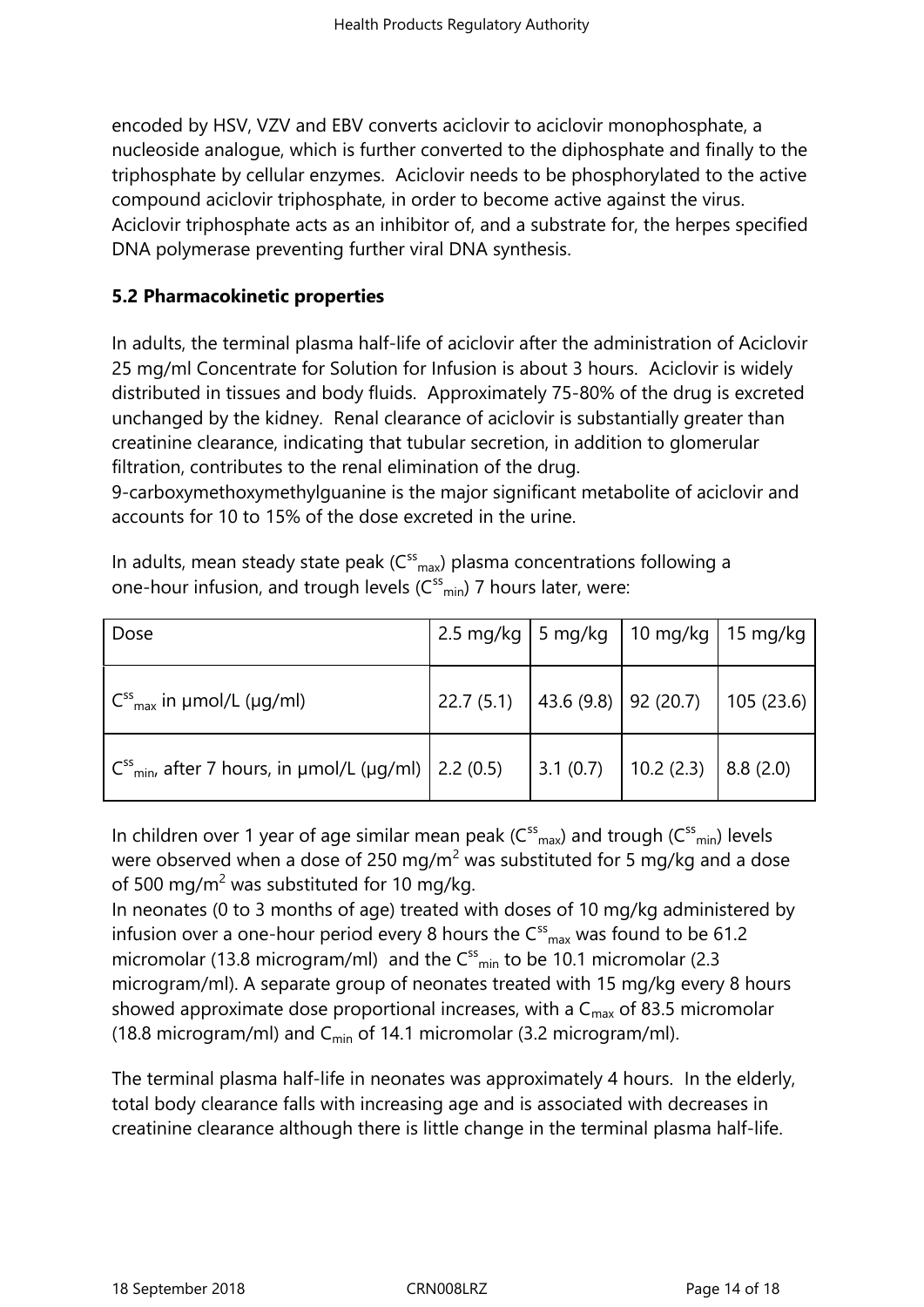In patients with end stage renal failure the plasma half-life is increased, extending to a mean terminal half-life of approximately 20 hours. The mean aciclovir half-life during haemodialysis was 5.7 hours. Plasma aciclovir levels dropped approximately 60% during dialysis.

In a clinical study in which morbidly obese female patients ( $n=7$ ) were dosed with intravenous aciclovir based on their actual body weight, plasma concentrations were found to be approximately twice that of normal weight patients (n=5), consistent with the diference in body weight between the two groups.

Cerebrospinal fluid levels are approximately 50% of corresponding plasma levels.

Plasma protein binding is relatively low (9 to 33%) and drug interactions involving binding site displacement are not anticipated.

# **5.3 Preclinical safety data**

#### Mutagenicity

The results of a wide range of mutagenicity tests in vitro and in vivo indicate that aciclovir is unlikely to pose a genetic risk to man.

## **Carcinogenicity**

Aciclovir was not found to be carcinogenic in long-term studies in the rat and the mouse.

# **Teratogenicity**

Systemic administration of aciclovir in internationally accepted standard tests did not produce embryotoxic or teratogenic effects in rabbits, rats or mice. Animal studies indicate that at high dose aciclovir is cytotoxic.

In a non-standard test in rats, foetal abnormalities were observed but only following such high subcutaneous doses that maternal toxicity was produced. The clinical relevance of these findings is uncertain.

#### Fertility

Largely reversible adverse effects on spermatogenesis in association with overall toxicity in rats and dogs have been reported only at doses of aciclovir greatly in excess of those employed therapeutically. Two-generation studies in mice did not reveal any effect of (orally administered) aciclovir on fertility.

There is no experience of the effect of Aciclovir 25 mg/ml Concentrate for Solution for Infusion on human fertility. Aciclovir tablets have been shown to have no definitive effect upon sperm count, morphology or motility in man.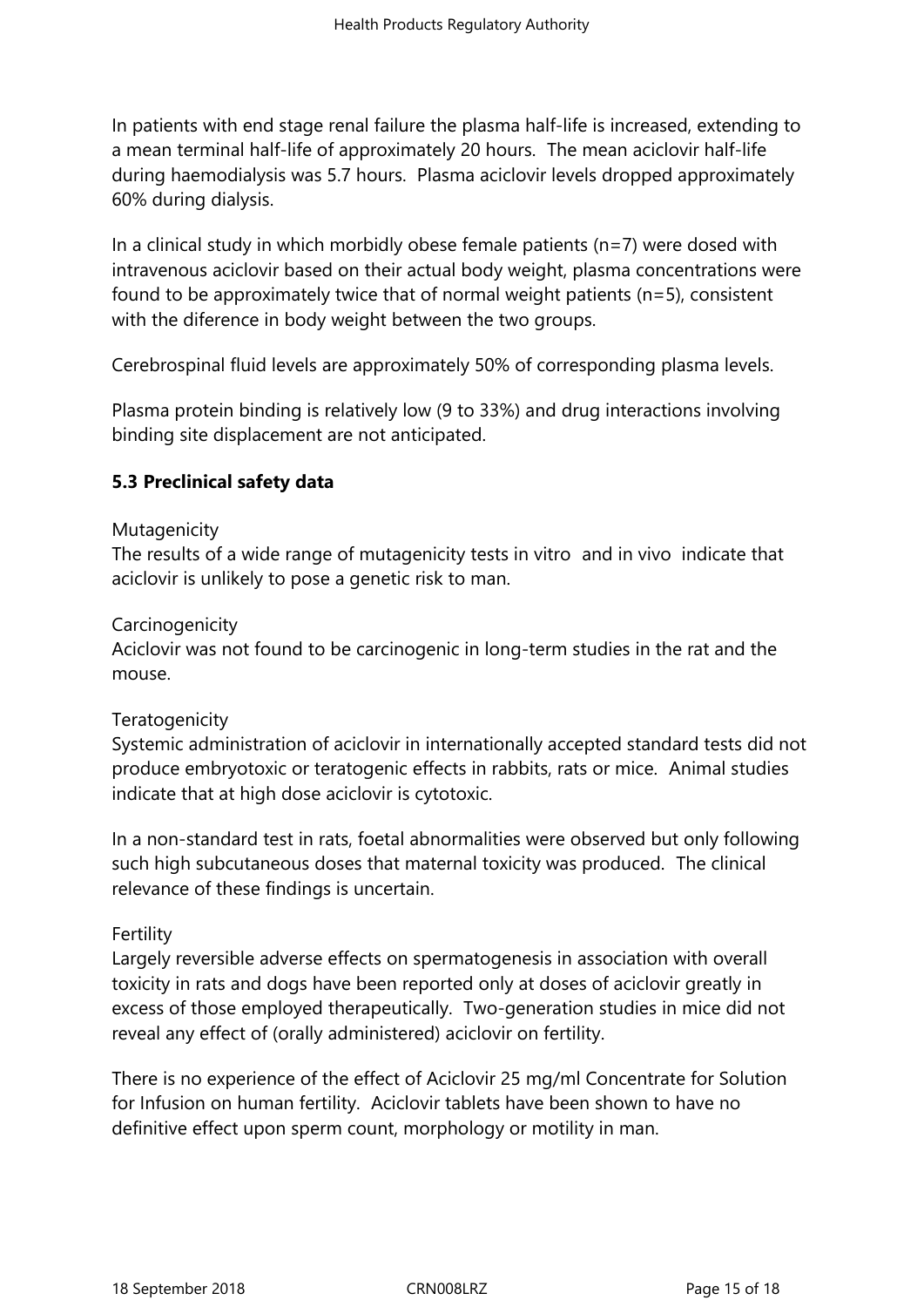# **6 PHARMACEUTICAL PARTICULARS**

# **6.1 List of excipients**

Sodium hydroxide Water for Injections. In the manufacture of the finished product sodium hydroxide and / or hydrochloric acid are used for pH adjustment.

# **6.2 Incompatibilities**

This medicinal product must not be mixed with other medicinal products except those mentioned in section 6.6.

Aciclovir sodium is reported to be incompatible with solutions of amifostine, amsacrine, aztreonam, diltiazem hydrochloride, dobutamine hydrochloride, dopamine hydrochloride, fludarabine phosphate, foscarnet sodium, idarubicin hydrochloride, meropenem, morphine sulphate, ondansetron hydrochloride, pethidine hydrochloride, piperacillin sodium - tazobactam sodium, sargramostim and vinorelbine tartrate.

Do not use bacteriostatic water for injection containing parabens or benzyl alcohol. Biologic or colloidal fluids (e.g. blood products, protein containing solutions) are incompatible with aciclovir sodium.

# **6.3 Shelf life**

# As packaged: 2 years

After dilution: Chemical and physical in-use stability has been demonstrated for 12 hours at 25°C. From a microbiological point of view the product should be used immediately. If not used immediately, in-use storage times and conditions prior to use are the responsibility of the user. When dilution is carried out under validated aseptic conditions, the product may be stored for a maximum of 12 hours at room temperature, below 25°C.

# **6.4 Special precautions for storage**

Do not store above 25°C. Do not refrigerate or freeze.

# **6.5 Nature and contents of container**

Clear, type 1 glass vials with butyl rubber stopper and an aluminium seal with a plastic 'flip-off' top. Packs of 5 vials (250 mg/10 ml) or (500 mg/20 ml) per carton, and as a single vial (1 g/40 ml) in a carton.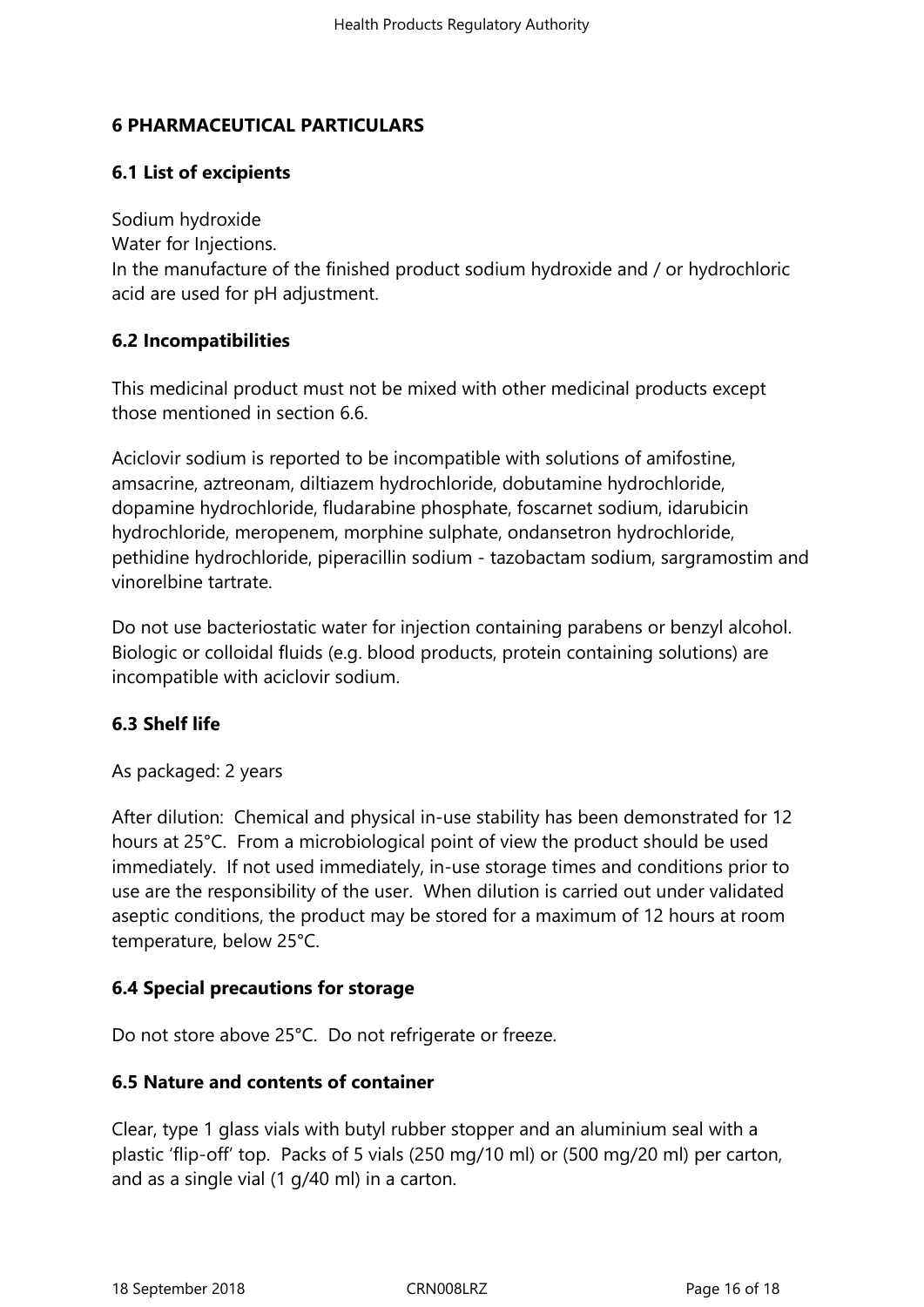# **6.6 Special precautions for disposal of a used medicinal product or waste materials derived from such medicinal product and other handling of the product**

Aciclovir 25 mg/ml Concentrate for Solution for Infusion contains no preservative. Dilution should therefore be carried out immediately before use under full aseptic conditions and any unused solution should be discarded.

Refrigeration is not recommended as precipitation may occur.

For adults, it is recommended that infusion bags containing 100 ml of infusion fluid are used, even when this would give an aciclovir concentration substantially below 0.5% w/v. Thus one 100 ml infusion bag may be used for any dose between 250 mg and 500 mg aciclovir but a second bag must be used for doses between 500 and 1000 mg. Aciclovir 25 mg/ml Concentrate for Solution for Infusion should not be diluted to a concentration greater than 5 mg/ml (0.5%w/v) for administration by infusion. After addition of Aciclovir 25 mg/ml Concentrate for Solution for Infusion to an infusion solution the mixture should be shaken to ensure thorough mixing.

For children and neonates, where it is advisable to keep the volume of infusion fluid to a minimum, it is recommended that dilution is on the basis of 4 ml of solution (100 mg aciclovir) added to 20 ml of infusion fluid.

When diluted in accordance with the recommended schedules, Aciclovir 25 mg/ml Concentrate for Solution for Infusion is known to be compatible with the infusion fluids listed below:

Sodium Chloride Intravenous Infusion 0.9% w/v;

Sodium Chloride (0.18% w/v) and Glucose (4% w/v) Intravenous Infusion ;

Sodium Chloride (0.9% w/v) and Glucose (5% w/v) Intravenous Infusion ;

Sodium Chloride (0.45% w/v) and Glucose (2.5% w/v) Intravenous Infusion ;

Compound Sodium Lactate Intravenous Infusion (Hartmann's Solution).

Aciclovir 25 mg/ml Concentrate for Solution for Infusion when diluted in accordance with the above schedule will give an aciclovir concentration not greater than 0.5% w/v.

Aciclovir 25 mg/ml Concentrate for Solution for Infusion contains no preservative.

Should any visible turbidity or crystallisation appear in the solution before or during infusion, the preparation should be discarded.